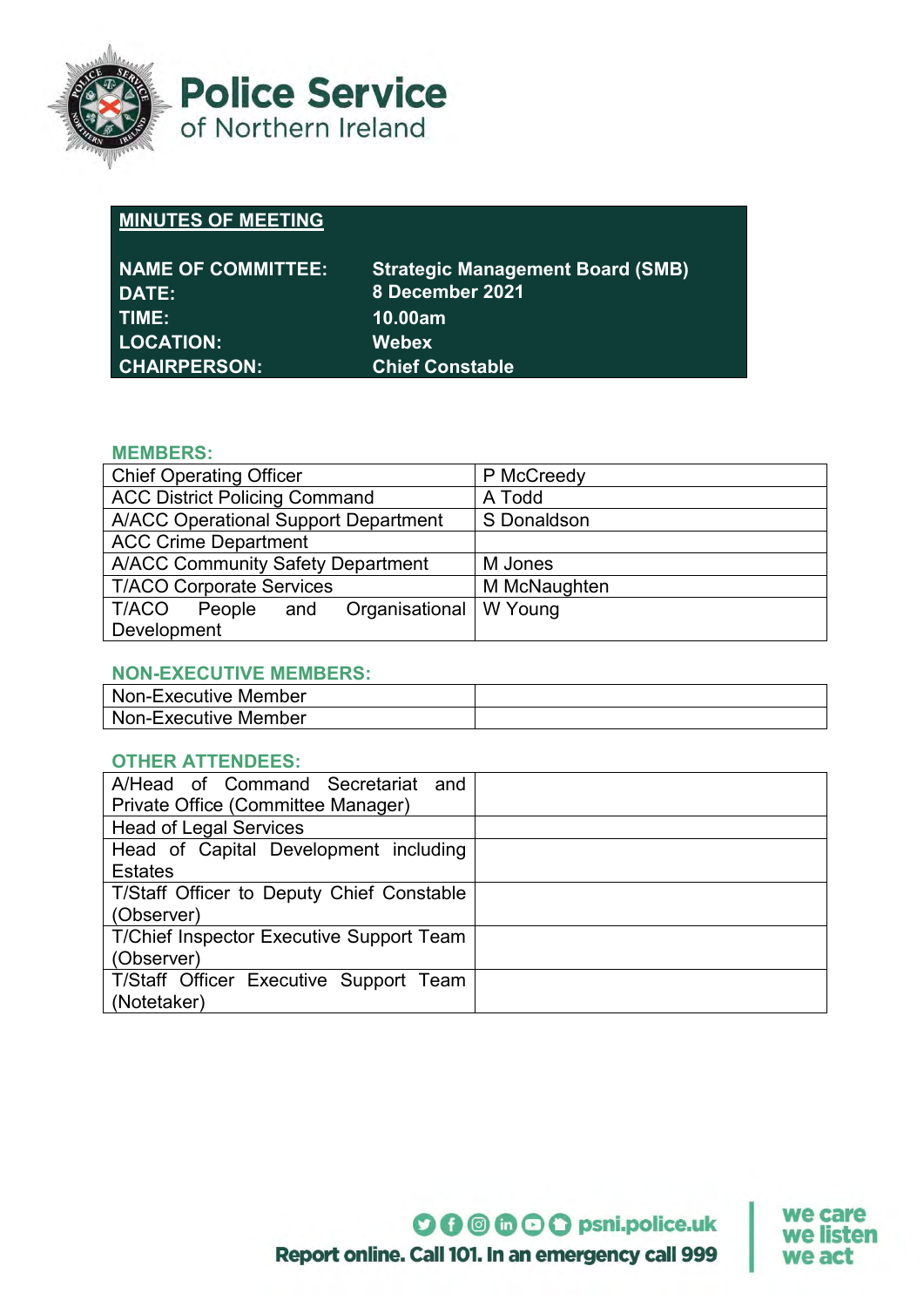# **ACTIONS assigned by the Chair are highlighted in blue text.**

| <b>Item No</b> |                                                                                                                                                                                                                                                                                                                                                           |
|----------------|-----------------------------------------------------------------------------------------------------------------------------------------------------------------------------------------------------------------------------------------------------------------------------------------------------------------------------------------------------------|
| 1.0            | 167/21 Welcome and Apologies                                                                                                                                                                                                                                                                                                                              |
|                | Apologies noted from Deputy Chief Constable, ACC Crime Department<br>and Strategic Communications and Engagement.                                                                                                                                                                                                                                         |
| 2.0            | 168/21 Declaration of Conflict of Interest                                                                                                                                                                                                                                                                                                                |
|                | The Chief Constable stated that, as per decision taken at Service<br>Executive Board on 18 January 2017, in line with good corporate<br>governance practice as set out by the NI Audit Office, members and any<br>persons in attendance were to declare any conflict of interest with any<br>items on the agenda, which would be recorded in the minutes. |
|                | No Declarations of Conflict of Interest were raised.                                                                                                                                                                                                                                                                                                      |
| 3.0            | 169/21 Minutes of Previous meetings                                                                                                                                                                                                                                                                                                                       |
|                | The minutes from the meeting on 10 November 2021 were<br>approved, however, whilst clarifying the minutes, members agreed<br>on the below actions.<br>Members discussed agenda item 3.0 from previous minutes,                                                                                                                                            |
|                | regarding the need for mandatory consultation with<br><b>Staff</b><br>Associations when developing papers, prior to presenting to SMB.<br>The options to ensure these consultations take place and are<br>standard practice were discussed.                                                                                                               |
|                | <b>Decision:</b>                                                                                                                                                                                                                                                                                                                                          |
|                | Staff Associations consultation to be included as a standing<br>items within the SMB Report Template.                                                                                                                                                                                                                                                     |
|                | <b>Action:</b>                                                                                                                                                                                                                                                                                                                                            |
|                | Staff Associations Consultations to be added as a standing<br>item in the SMB Report Template - Committee Manager.                                                                                                                                                                                                                                        |
|                | Members were briefed that the Children and Young People Strategy<br>was not ready in time for this month's SMB and would be formally<br>presented in January SMB.                                                                                                                                                                                         |
|                | <b>Decision:</b>                                                                                                                                                                                                                                                                                                                                          |
|                | Action from agenda item 8.0 from previous minutes (Children<br>and Young People Strategy to be formally presented to SMB in                                                                                                                                                                                                                               |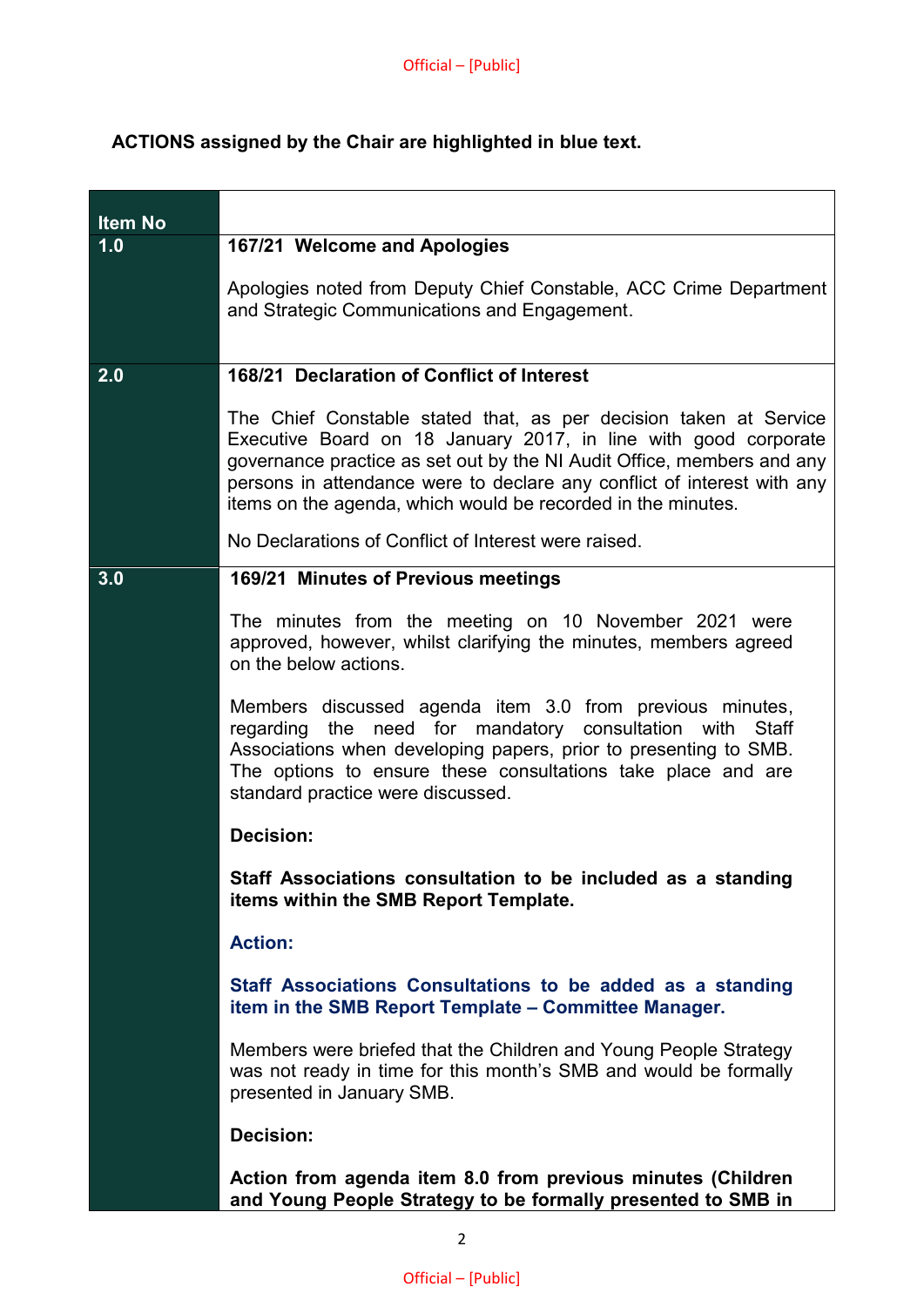## **January 2022) to be added to Action Register.**

**Action:**

**Children and Young People Strategy to be formally presented to SMB in January 2022 – ACC Community Safety Department.**

**Decision:**

**Action from agenda item 10.0 from previous minutes (Serious and Organised Crime Strategy and associated Communications Plan to be returned to SMB in March 2022, for approval prior to publication) to be added to the Action Register.**

## **Action:**

**Serious and Organised Crime Strategy and associated Communications Plan to be returned to SMB in March 2022 for approval prior to publication – ACC Crime Department.**

T/ACC Operational Support Department updated members that a communications plan for the new uniform has been drafted and aim is for 24 or 31 January 2022, with the intention to bring this communications plan to SET in due course.

## **4.0 170/21 Actions Arising from Previous Meetings**

The Committee Manager updated members on the progress of the actions. Members agreed on actions to close.

The Chief Constable updated members on Action 21~58 and the introduction of Bite-Size Forums from January 2022.

## **Actions:**

**21~58** 

- **Definite list of all strategies to be produced - Chief Operating Officer.**
- **Strategy Owners to ensure accessibility of strategies on Point and External Webpage. For confirmation prior to January SMB - All Strategy Owners.**
- **Point search engines to prioritise strategies on search - T/ACO Corporate Services.**
- **Bite-size Briefings to be developed by Strategy Owners to meet agreed timescales – All Strategy Owners.**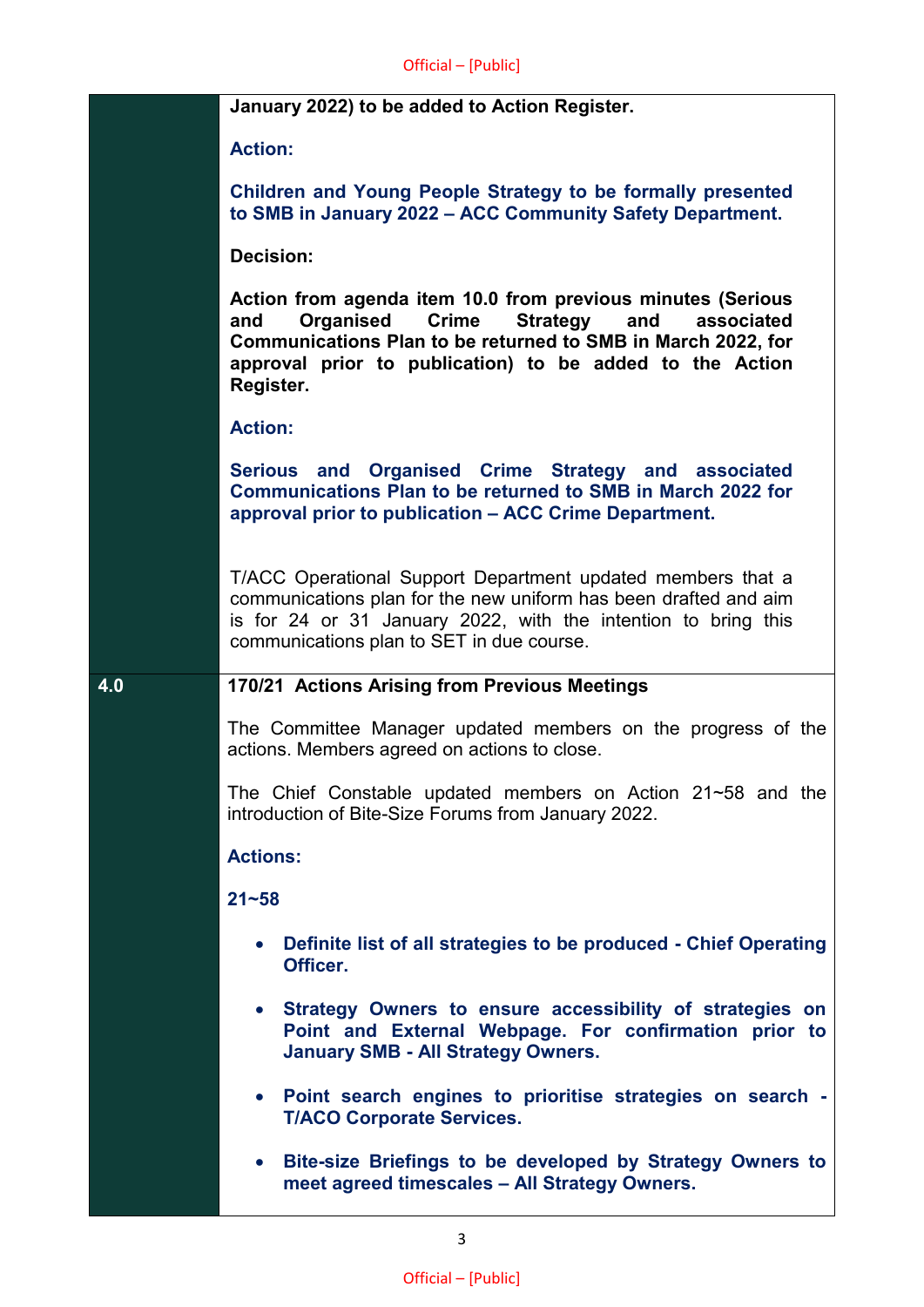Members discussed that Action 21~68 should be revised to reflect the decision that a pilot was agreed in principle.

#### **Decision:**

**Confirmed that Neighbourhood Policing Pilot would take three months and be commenced in January 2022. To be reported back to SMB in May 2022.**

#### **Action:**

**21~68** 

**Pilot findings to be formally presented to SMB in May 2022 – ACC District Policing.**

#### **Decision:**

**All future action updates to be submitted in writing, in advance and on time, to Corporate Governance.**

#### **Action:**

**Clear timelines and dates to be included on all action updates going forward. To be assessed in January 2022 returns – All Action Owners**.

## **5.0 171/21 Highlight Reports for Governance Boards**

The ACC District Policing Command referred to the summary provided from the most recent Service Performance Board which was previously circulated.

Members discussed the benefits of introducing a balanced score card. Members agreed this would add value and inform decision making.

#### **Decision:**

**Introduction of Balanced Score Card for performance (Service Performance Board).**

#### **Action:**

**A Balanced Score Card to be produced for approval at SMB. To be informed by a strategic assessment of currently available data along with identified gaps, linked to corporate objectives. Desired introduction date of April 2022 – Chief Operating Officer.**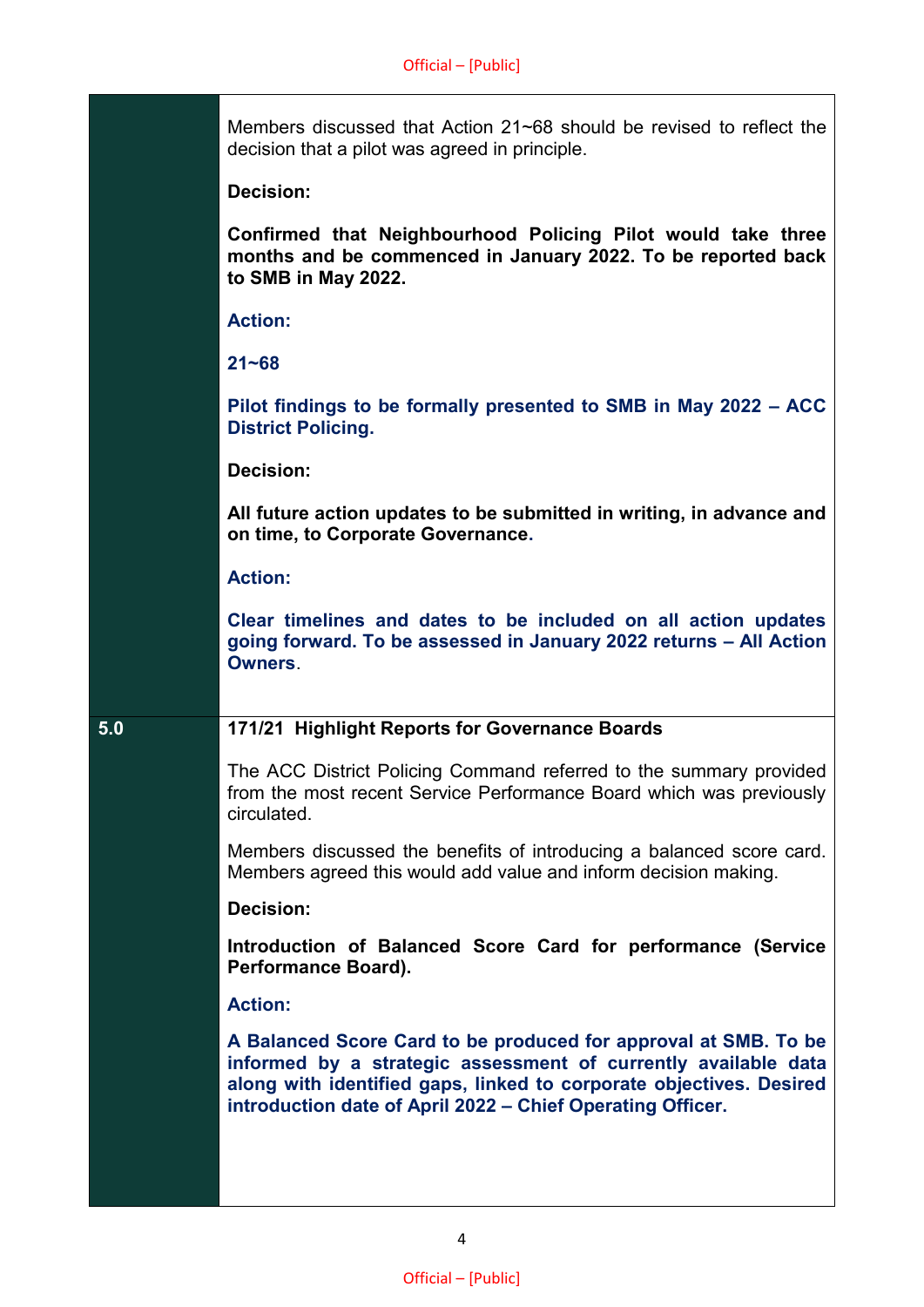The Chief Operating Officer provided members with an update of progress from the most recent People and Culture Board, aligned to the written update.

**Members noted the papers.**

## **6.0 172/21 Corporate Risk Register**

The T/ACO Corporate Services briefed members on the report highlights and the potential escalation of two emerging risks (Covid-19 and Custody Healthcare). Reassurance was provided on the organisational impact of Covid-19 and that appropriate oversight is in place.

## **Decision:**

**No requirement to escalate Covid-19 on Corporate Risk Register at current time.**

Members discussed each risk in turn.

## Future Funding (Beyond 2021/2022)

Members were briefed that there has been no clear direction issued as yet on the budget. Members discussed the priority areas of service in the event of a budgetary cut. Members noted the Future Funding Risk.

## Mandatory Training

Members noted the Mandatory Training Risk.

#### Crime Recording

Members noted the Crime Recording Risk and agreed enhanced scrutiny was required as the most extant risk (one year).

## **Actions:**

**Plan and progress on the Crime Recording Risk to be provided at January SMB to include statement of intent, timeline and targets – Deputy Chief Constable.**

**Assurance to be provided to SMB members that all victims receive a response and safeguarding – Deputy Chief Constable.**

**Confirm the current status of the staffing uplift to support the Crime Registrar agreed in July – A/ACC Community Safety Department.**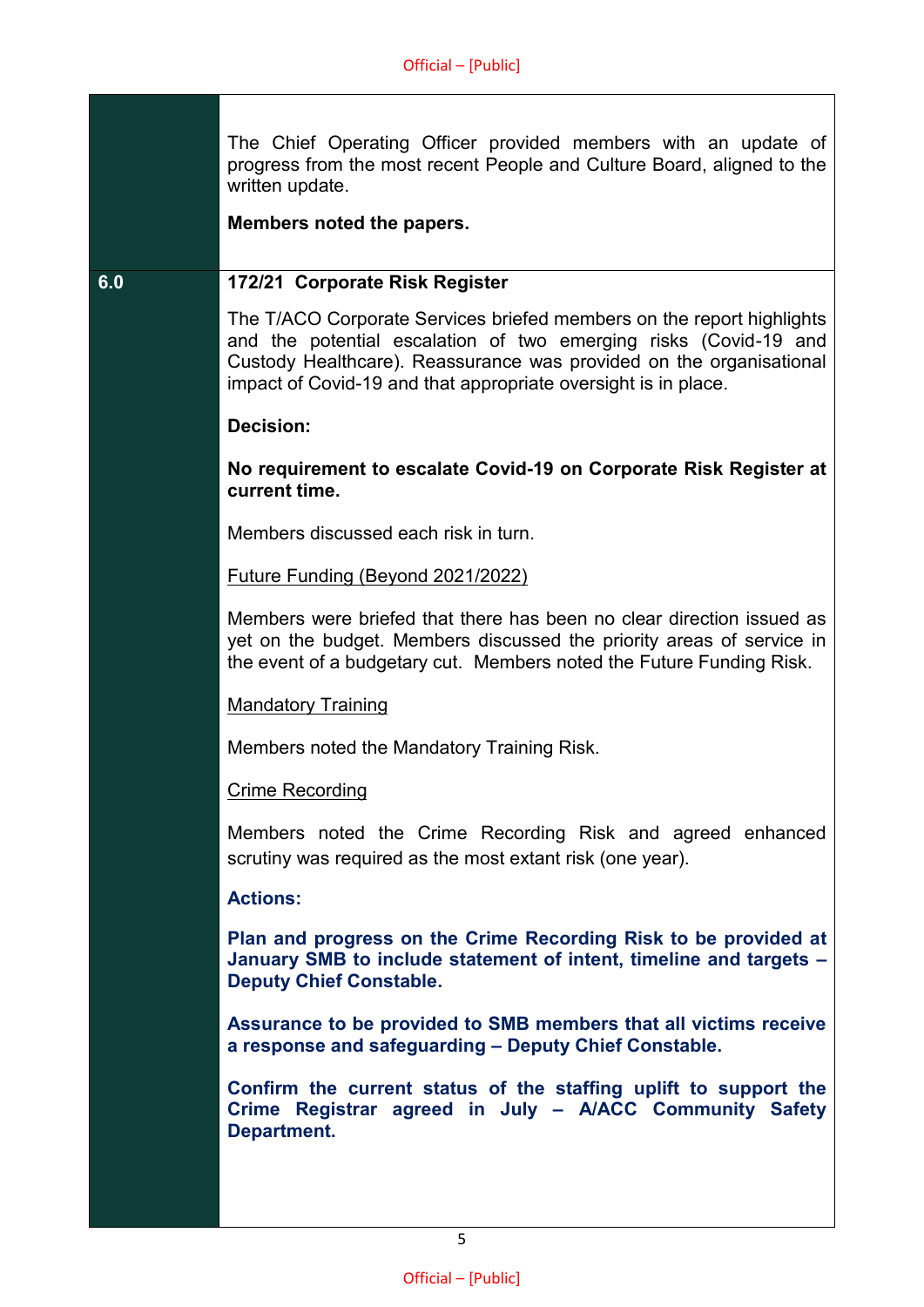## Legacy Discovery and Disclosure

Members noted the Legacy Discovery and Disclosure Risk. An update is anticipated in January 2022.

## Data Quality

Members noted the Data Quality Risk. Members discussed how a manual solution would only address the current backlog and that a more strategic solution would be an automated system.

## Corporate Information

Members noted the Corporate Information Risk.

Records Management

Members noted the Records Management Risk.

Terrorist Attack

Members noted the Terrorist Attack risk.

Custody Healthcare:

**Decision:**

**Custody Healthcare Risk to be escalated to Corporate Risk Register.**

## **Action:**

**Confirm accuracy of date included in Corporate Risk Register Paper, submitted in December 2021, to SMB, in relation to page 19 – A/ACC Community Safety Department.**

**Members availed of a break between 11.00am – 11.20am.**

## **7.0 173/21 Overview Report**

The T/ACO Corporate Services updated members on the highlights from the Overview Report, Terms of Reference paper and Upcoming Inspections. Members were advised of the changes to the Terms of Reference to reflect what actions should be captured on overview. Members discussed the criteria rationale for not accepting recommendations.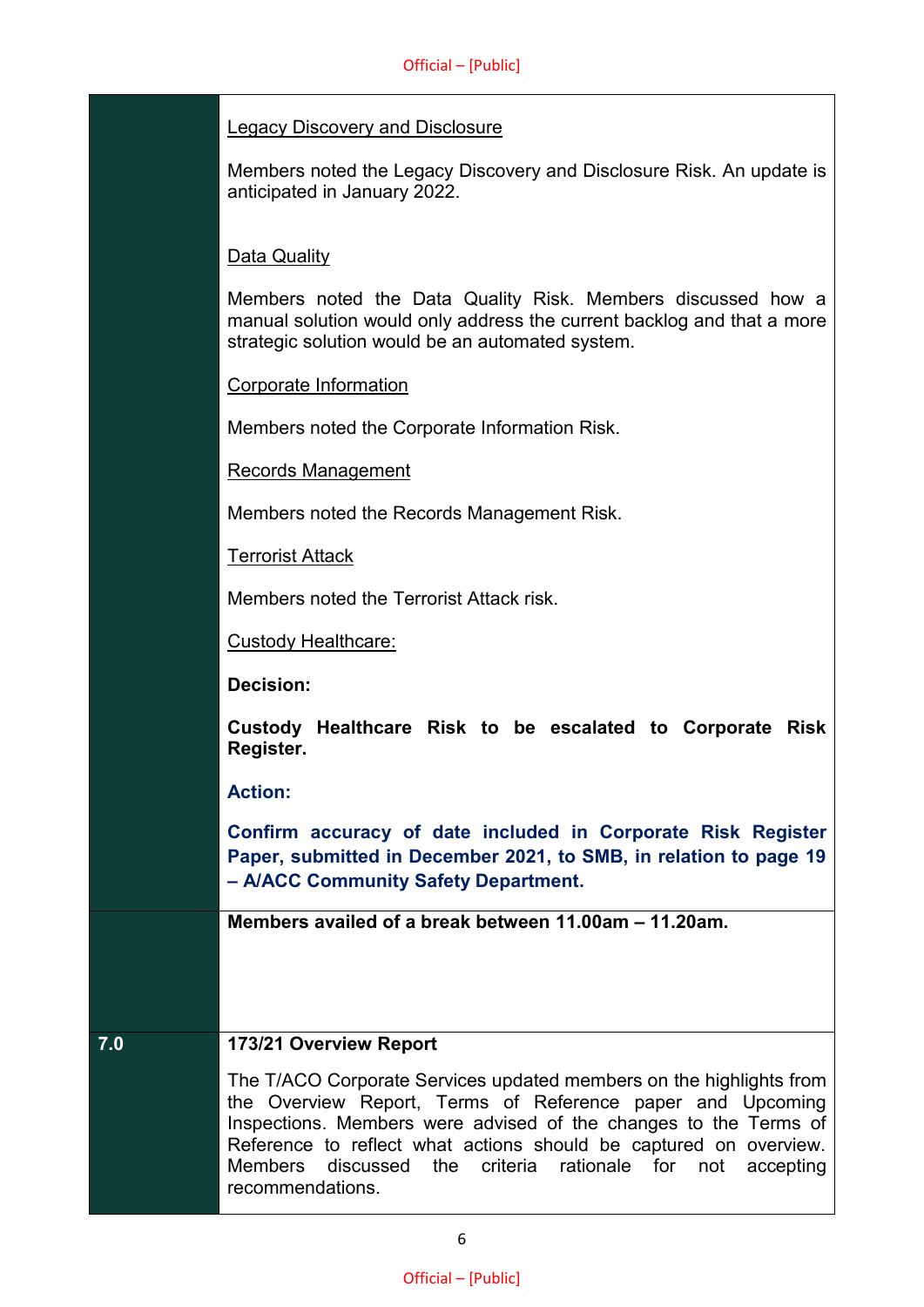|     | Members discussed the progress of recommendations not currently<br>captured on Overview, to include HMICFRS recommendations linked to<br>Storey Funeral Report and associated<br>the<br>police-generated<br>recommendations (Black Lives Matter and South Armagh Policing<br>Review). It was confirmed to members that South Armagh Policing<br>Review recommendations will be progressed under the governance of<br>the Neighbourhood Policing Development Board.           |
|-----|------------------------------------------------------------------------------------------------------------------------------------------------------------------------------------------------------------------------------------------------------------------------------------------------------------------------------------------------------------------------------------------------------------------------------------------------------------------------------|
|     | Non-Executive Member highlighted the importance that there is a<br>mechanism to capture continuous improvement work, outside of<br>overview. Non-Executive Member confirmed that paper will be briefed to<br>ARAC in due course.                                                                                                                                                                                                                                             |
|     | <b>Actions:</b>                                                                                                                                                                                                                                                                                                                                                                                                                                                              |
|     | Formal update on oversight and progress against HMICFRS<br>recommendations linked to the Storey Funeral Report to be<br>provided at January SMB - Deputy Chief Constable.                                                                                                                                                                                                                                                                                                    |
|     | Update to be provided on any revised criteria within the Terms of<br>Reference Overview presented at December 2021 SMB, as per<br>feedback by members- T/ACO Corporate Services.                                                                                                                                                                                                                                                                                             |
|     | Appendix to be added to Overview Report to reflect<br>recommendations accepted/rejected, for SMB oversight - T/ACO<br><b>Corporate Services.</b>                                                                                                                                                                                                                                                                                                                             |
|     |                                                                                                                                                                                                                                                                                                                                                                                                                                                                              |
|     | Members agreed the paper.                                                                                                                                                                                                                                                                                                                                                                                                                                                    |
| 8.0 | 174/21 Finance Report                                                                                                                                                                                                                                                                                                                                                                                                                                                        |
|     | T/ACO Corporate Services updated members on the year to date<br>financial position and the projected full year pressure of some £13.1m.<br>T/ACO Corporate Services explained that the projected pressures were<br>reflected in the January Monitoring bid and that the outcome of this<br>process would be critical in determining the financial outturn this year. A<br>significant amount of capital expenditure is planned in the last quarter of<br>the financial year. |
|     | Members were also advised that further detail on the Budget Plan for<br>2022-23 and beyond is expected imminently.                                                                                                                                                                                                                                                                                                                                                           |
|     | Members noted the report.                                                                                                                                                                                                                                                                                                                                                                                                                                                    |
| 9.0 | 175/21 Update on Health and Safety                                                                                                                                                                                                                                                                                                                                                                                                                                           |
|     | T/ACO People and Organisational Development updated members on<br>relating to health and<br>safety. T/ACO<br>highlights<br>People<br>and<br>Organisational Development assured members that the issue of<br>untrained officers being used on occasion is being managed/resolved.                                                                                                                                                                                             |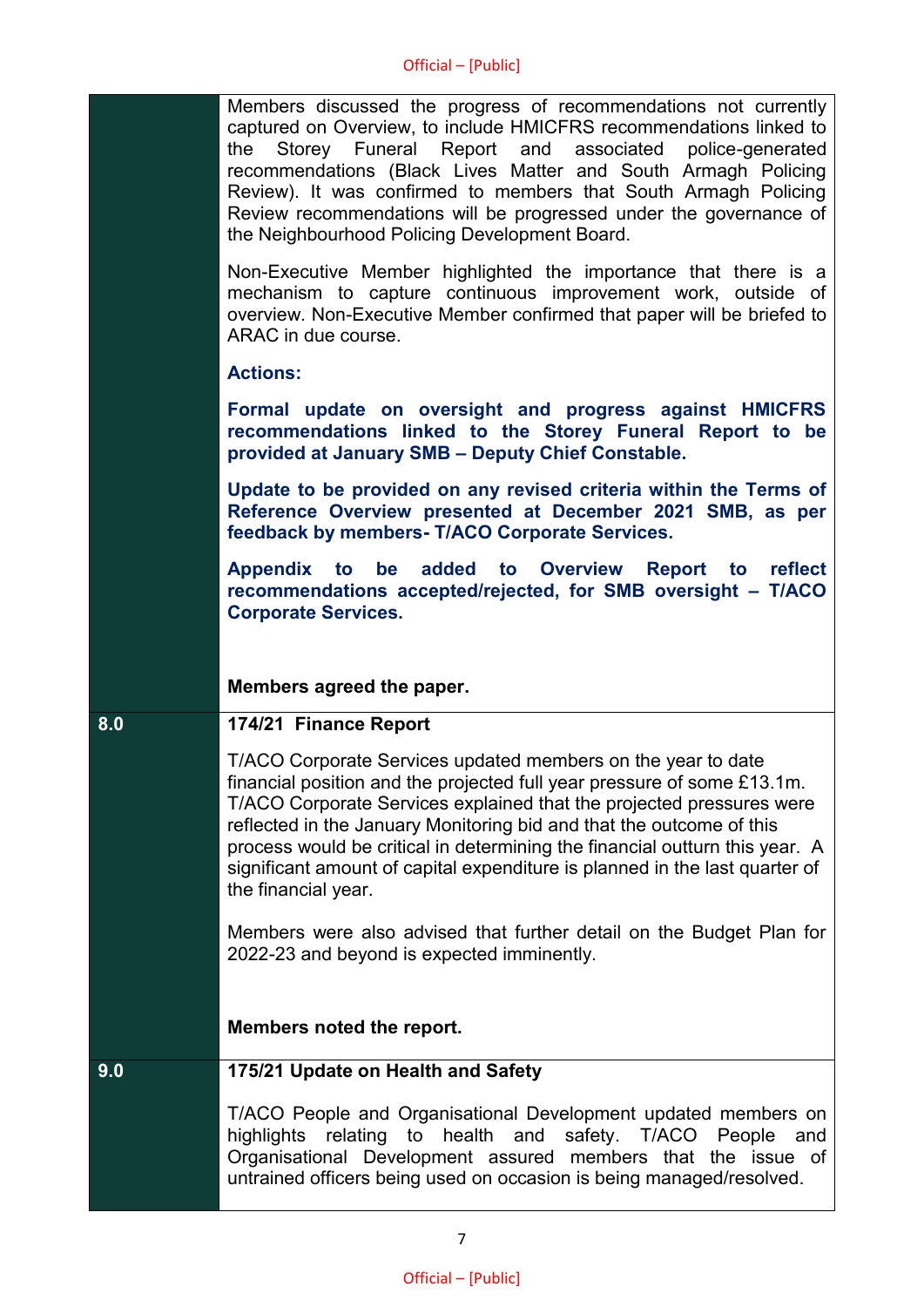|      | Health and Safety Management Training was highlighted and reinforced.                                                                                                                                                                                                                                                                                                                                 |
|------|-------------------------------------------------------------------------------------------------------------------------------------------------------------------------------------------------------------------------------------------------------------------------------------------------------------------------------------------------------------------------------------------------------|
|      | Members noted the update.                                                                                                                                                                                                                                                                                                                                                                             |
|      |                                                                                                                                                                                                                                                                                                                                                                                                       |
| 10.0 | 176/21 Update on Engagement Strategy Development                                                                                                                                                                                                                                                                                                                                                      |
|      | A/ACC Community Safety Department provided an update to members<br>on the SCET Report - Proposal for a Consultation Process: Engagement<br>Strategy Development. Members discussed the proposed draft<br>questions within the Engagement Survey. Members also discussed the<br>best timing for focus groups and the capacity/software/analytical options<br>for the management of analytical returns. |
|      | A/ACC Community Safety Department outlined to members the<br>Stakeholder Mapping product for information.                                                                                                                                                                                                                                                                                             |
|      | <b>Decision:</b>                                                                                                                                                                                                                                                                                                                                                                                      |
|      | <b>SCET Report - Proposal for a Consultation Process: Engagement</b><br>Strategy Development - expert advice to be sought on survey<br>methodology and questions.                                                                                                                                                                                                                                     |
|      | <b>Action:</b>                                                                                                                                                                                                                                                                                                                                                                                        |
|      | Engagement Strategy to be formally presented to SMB in March<br>2022 - ACC Community Safety Department.                                                                                                                                                                                                                                                                                               |
|      | Members noted the update.                                                                                                                                                                                                                                                                                                                                                                             |
| 11.0 | 177/21 Joint Protocol between NIPB/Police Service on Police Estate                                                                                                                                                                                                                                                                                                                                    |
|      | Head of Capital Development Including Estates updated members on<br>the development of the joint protocol.                                                                                                                                                                                                                                                                                            |
|      |                                                                                                                                                                                                                                                                                                                                                                                                       |
|      | Members noted the paper.                                                                                                                                                                                                                                                                                                                                                                              |
|      |                                                                                                                                                                                                                                                                                                                                                                                                       |
| 12.0 | 178/21 Estate Signage and Branding                                                                                                                                                                                                                                                                                                                                                                    |
|      | Head of Capital Development Including Estates updated members on<br>the proposals for Estate Signage and Branding. Members discussed<br>options for prioritisation and phasing within the three year programme<br>with the focus on value for money and community impact.                                                                                                                             |
|      | <b>Decision:</b>                                                                                                                                                                                                                                                                                                                                                                                      |
|      | Estate Signage and Branding approved, subject to further<br>development and approval.                                                                                                                                                                                                                                                                                                                 |